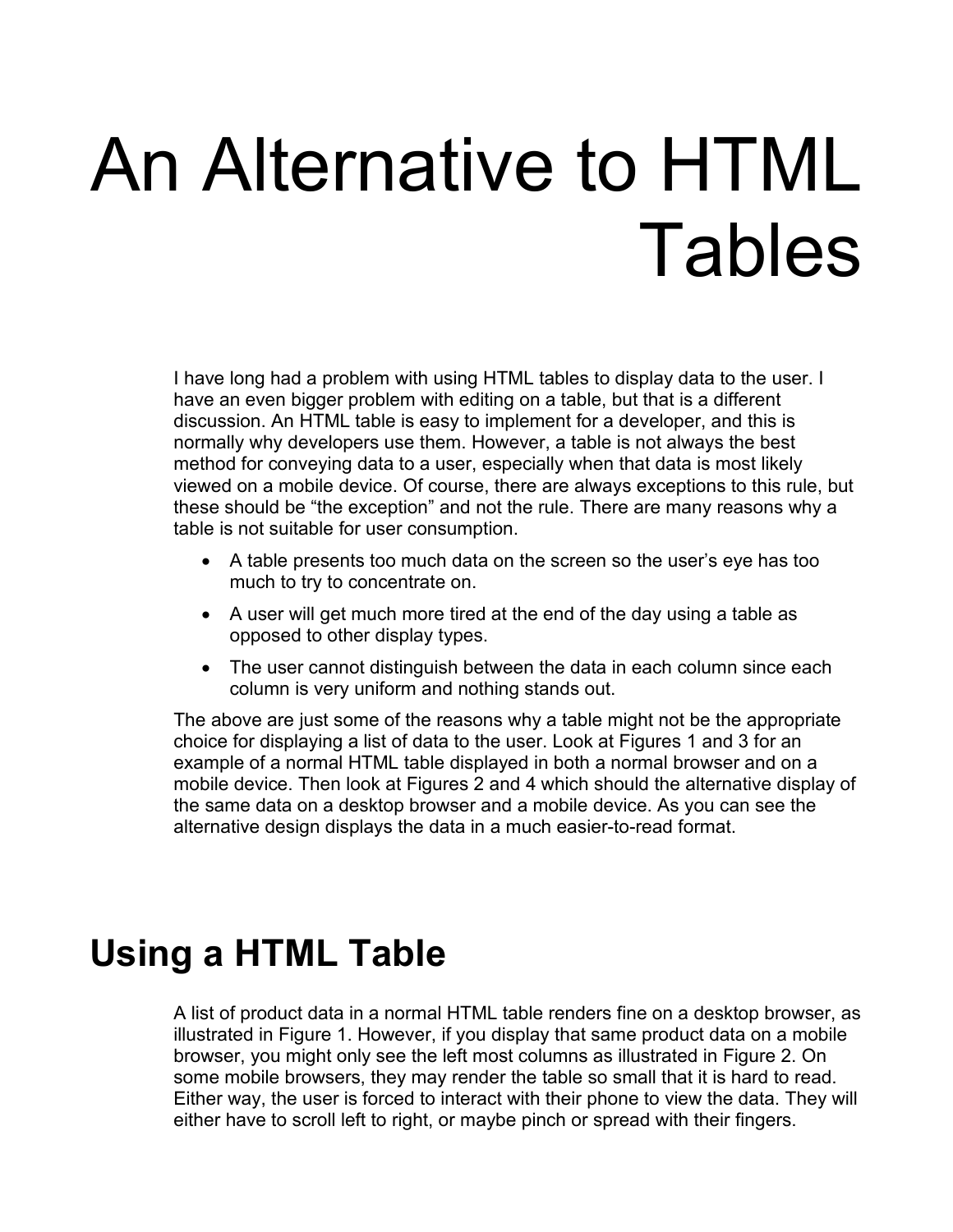#### Table Sample 1

| <b>Product Name</b>                                                     | Introduction<br>Date | Price URL |                               | <b>Delete</b> |
|-------------------------------------------------------------------------|----------------------|-----------|-------------------------------|---------------|
| Extending Bootstrap with CSS, JavaScript and jQuery                     | 6/11/2015            | \$29.00   | http://bit.ly/1SNzc0i         | 侖             |
| <b>Build your own Bootstrap Business Application</b><br>Template in MVC | 1/29/2015            | \$29.00   | http://bit.ly/1l8ZqZg         | 侖             |
| Building Mobile Web Sites Using Web Forms,<br>Bootstrap, and HTML5      | 8/28/2014            |           | \$29.00 http://bit.ly/1J2dcrj | 侖             |
| How to Start and Run A Consulting Business                              | 9/12/2013            |           | \$29.00 http://bit.ly/1L8kOwd | 侖             |
| The Many Approaches to XML Processing in .NET<br>Applications           | 7/22/2013            | \$29.00   | http://bit.ly/1DBfUqd         | 侖             |
| WPF for the Business Programmer                                         | 6/12/2009            |           | \$29.00 http://bit.ly/1UF858z | 侖             |
| WPF for the Visual Basic Programmer - Part 1                            | 12/16/2014           | \$19.00   | http://bit.ly/1uFxS7C         | 侖             |
| WPF for the Visual Basic Programmer - Part 2                            | 2/18/2014            |           | \$19.00 http://bit.ly/1MjQ9NG | 侖             |

Figure 1: An HTML table rendered on a desktop browser.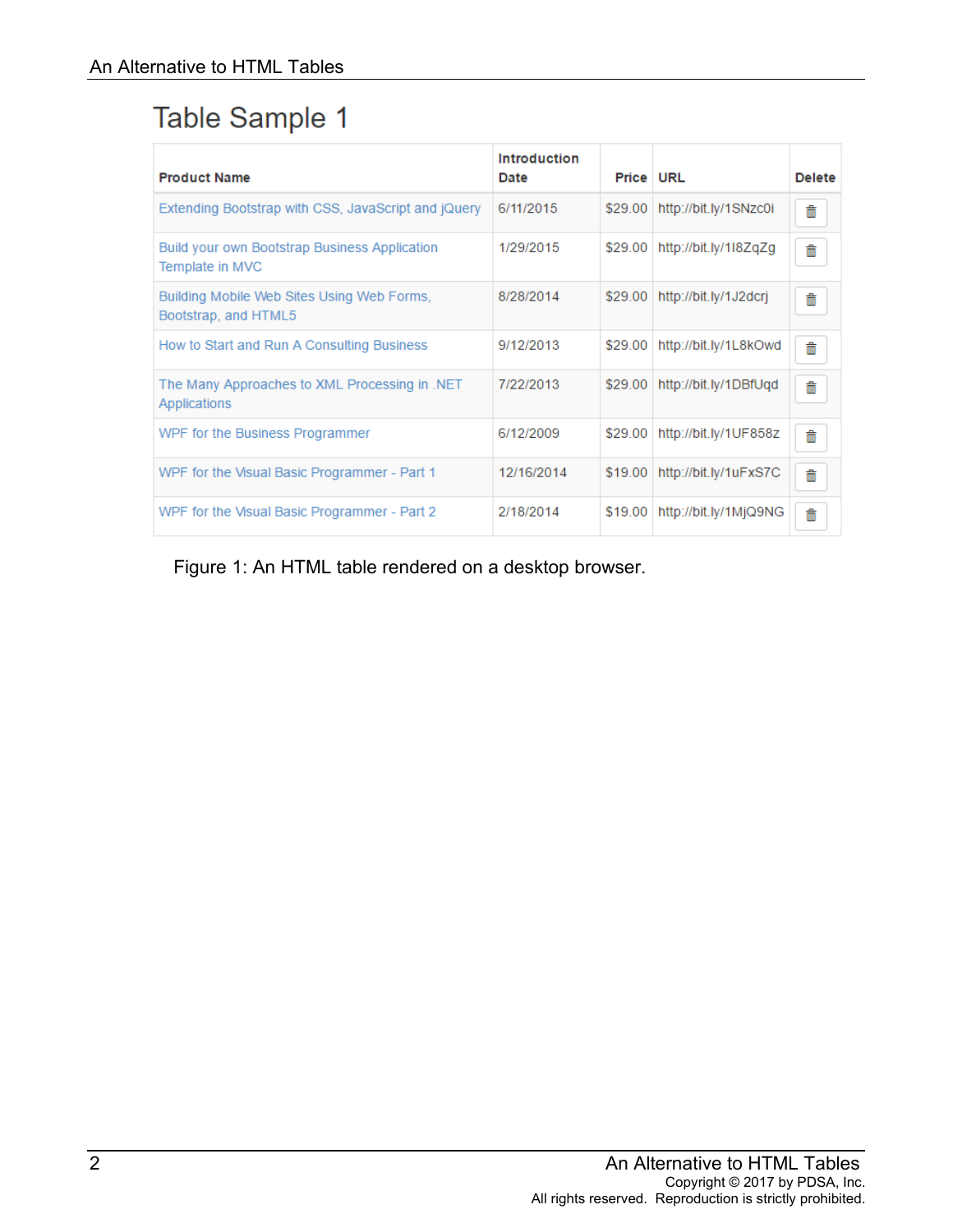

Figure 2: An HTML table rendered on a mobile browser.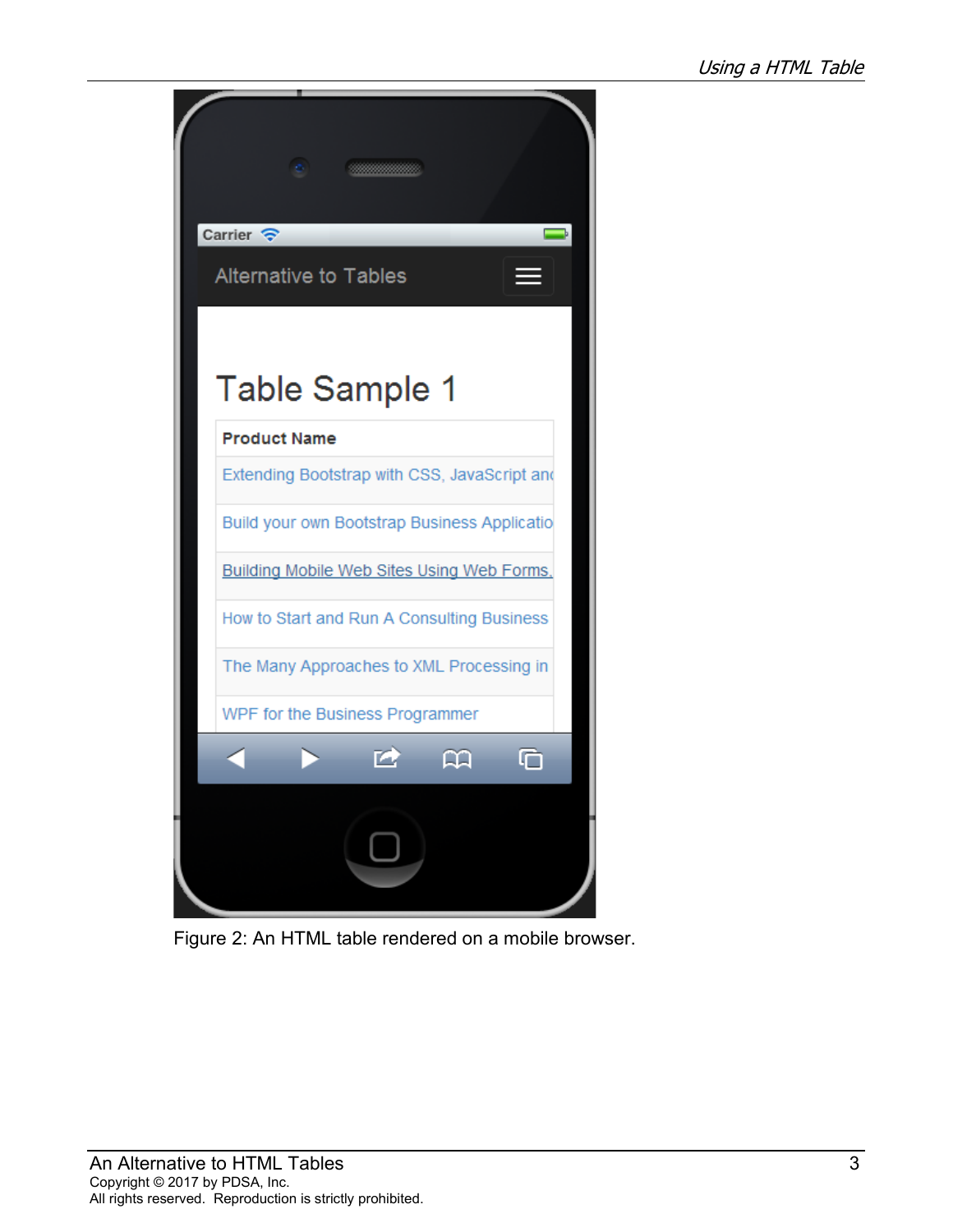## **Using a Bootstrap Panel**

Instead of using an HTML table, you might display a list of Bootstrap panel controls that contain your product data. In the sample shown in Figure 3 you see the same data, but the most important data, the product name, is displayed in the panel header area. The other information about the product is displayed within the body of the panel. The actions you can take are displayed within the panel footer area. As you can see this list of data looks just as good on a normal desktop browser (Figure 3) as on a mobile browser (Figure 4).

## **Alternative Table Sample 1**

|                            | Extending Bootstrap with CSS, JavaScript and jQuery |
|----------------------------|-----------------------------------------------------|
| Intro Date<br>Price<br>URL | 6/11/2015<br>\$29.00<br>http://bit.ly/1SNzc0i       |
| 孟<br>Ø                     |                                                     |

|                            | Build your own Bootstrap Business Application Template in MVC |
|----------------------------|---------------------------------------------------------------|
| Intro Date<br>Price<br>URL | 1/29/2015<br>\$29.00<br>http://bit.ly/1l8ZqZg                 |
| 霝<br>Ø                     |                                                               |

|                            | Building Mobile Web Sites Using Web Forms, Bootstrap, and HTML5 |
|----------------------------|-----------------------------------------------------------------|
| Intro Date<br>Price<br>URL | 8/28/2014<br>\$29.00<br>http://bit.ly/1J2dcrj                   |
| 霝<br>r.                    |                                                                 |

Figure 3: An alternative approach to a list of data rendered on a desktop browser.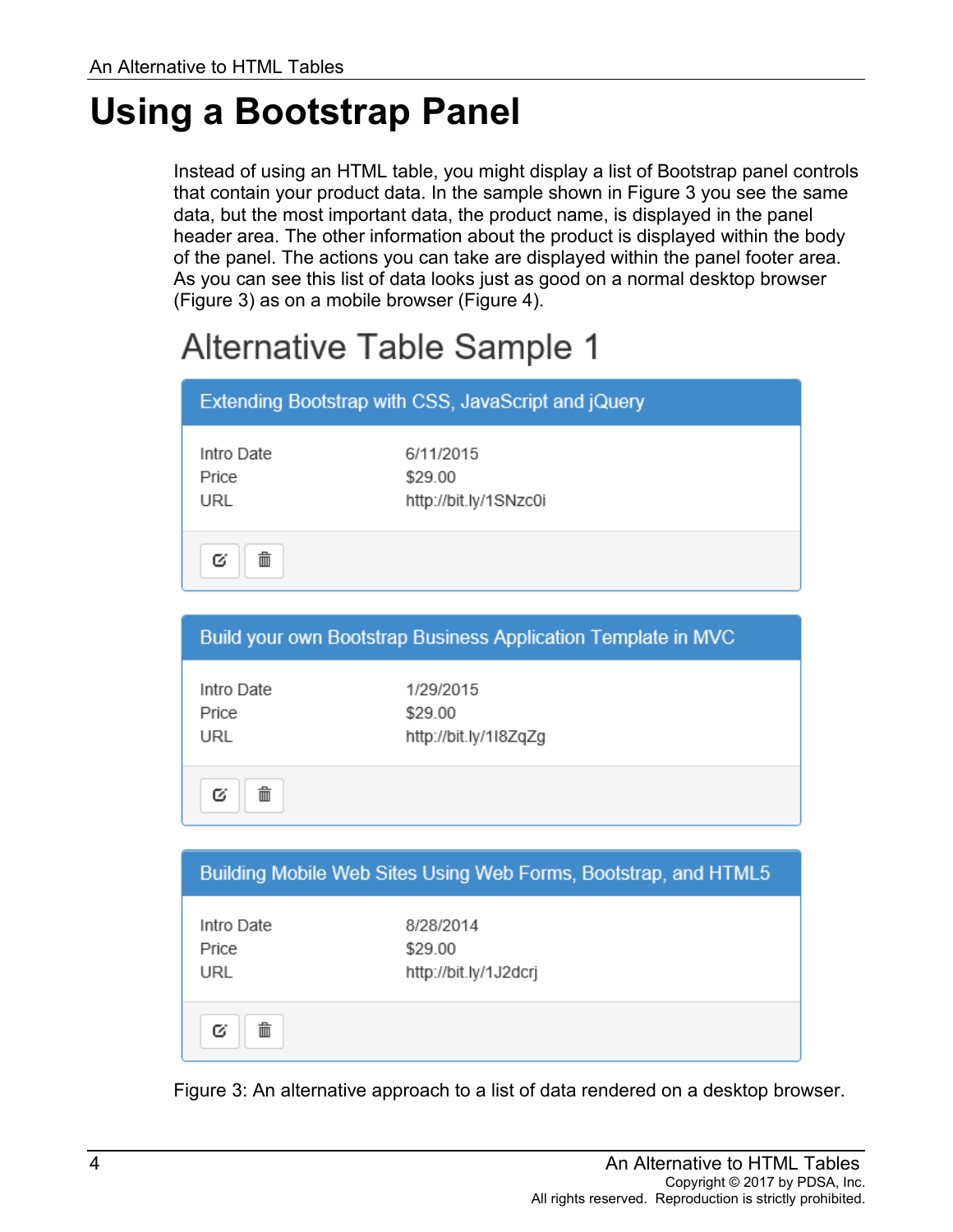| Carrier $\epsilon$<br><b>Alternative to Tables</b>                             |                                               |    |  |
|--------------------------------------------------------------------------------|-----------------------------------------------|----|--|
|                                                                                |                                               |    |  |
| Alt. Table Sample 1                                                            |                                               |    |  |
| <b>Extending Bootstrap with CSS,</b><br>JavaScript and jQuery                  |                                               |    |  |
| Intro Date<br>Price<br><b>URL</b>                                              | 6/11/2015<br>\$29.00<br>http://bit.ly/1SNzc0i |    |  |
| 霝<br>Ø                                                                         |                                               |    |  |
| <b>Build your own Bootstrap Business</b><br><b>Application Template in MVC</b> |                                               |    |  |
| Intro Date                                                                     | 1/29/2015                                     |    |  |
|                                                                                | u pro                                         | മാ |  |
|                                                                                |                                               |    |  |

Figure 4: An alternative approach to a list of data rendered on a mobile browser.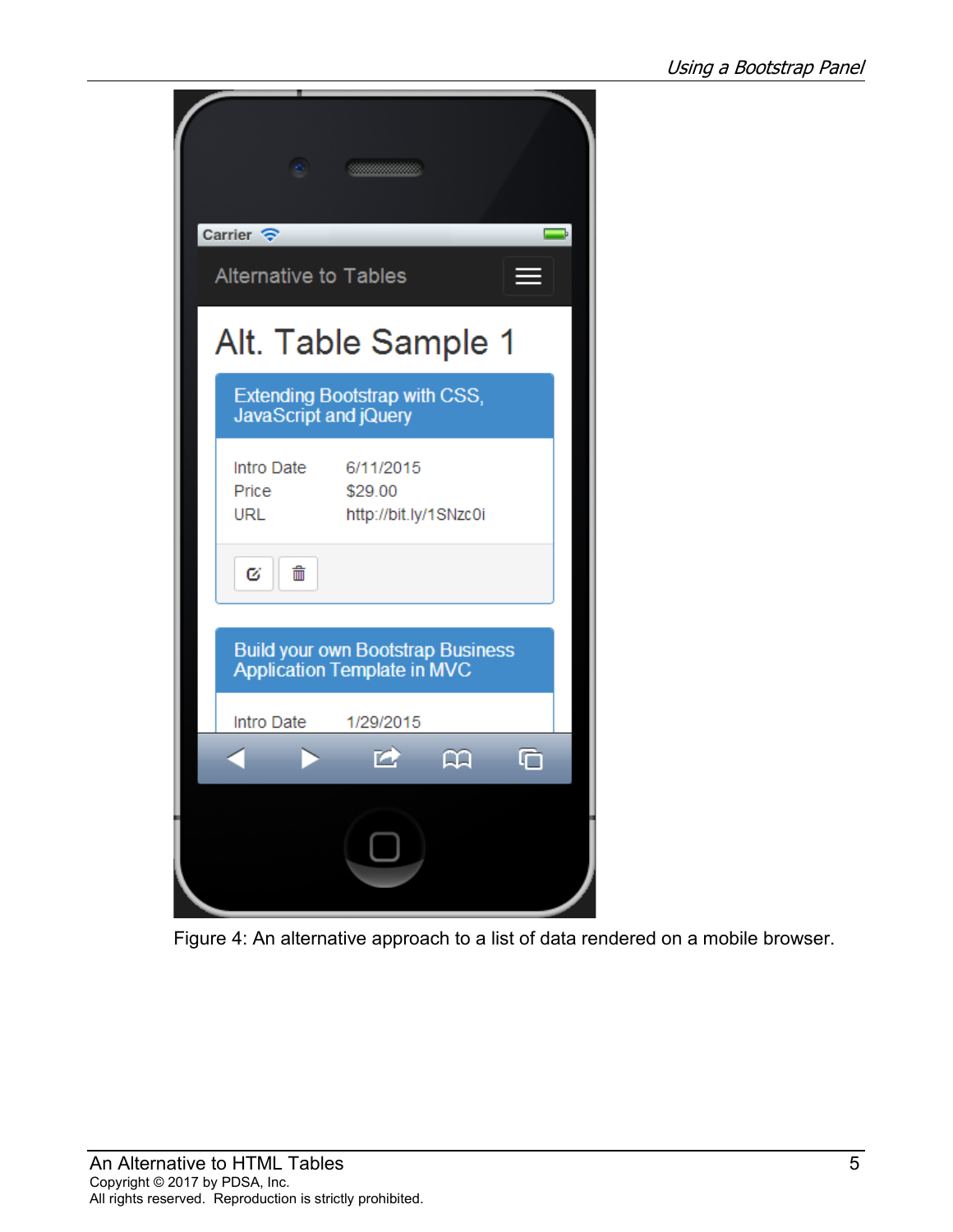## **Create Mock Data Classes**

Instead of messing with a database, create three simple classes to build a collection of Product objects that can be rendered on an MVC page. Figure 5 illustrates the properties and methods of each of the 3 classes. To view the code for these classes, see the instructions at the end of this blog post on how to download the sample.



Figure 5: A set of 3 product classes help us load mock product data for this sample

#### **The MVC Controller**

You need a MVC controller to load the data and feed that data to the CSHTML pages used to render our two pages of product data. Below is the code from the MVC controller. The TableSample and AlternateTableSample methods create an instance of the TrainingProductViewModel class and call the LoadProducts method to build the Products property in the view model. It is the collection property that is used to display the list of data in both pages.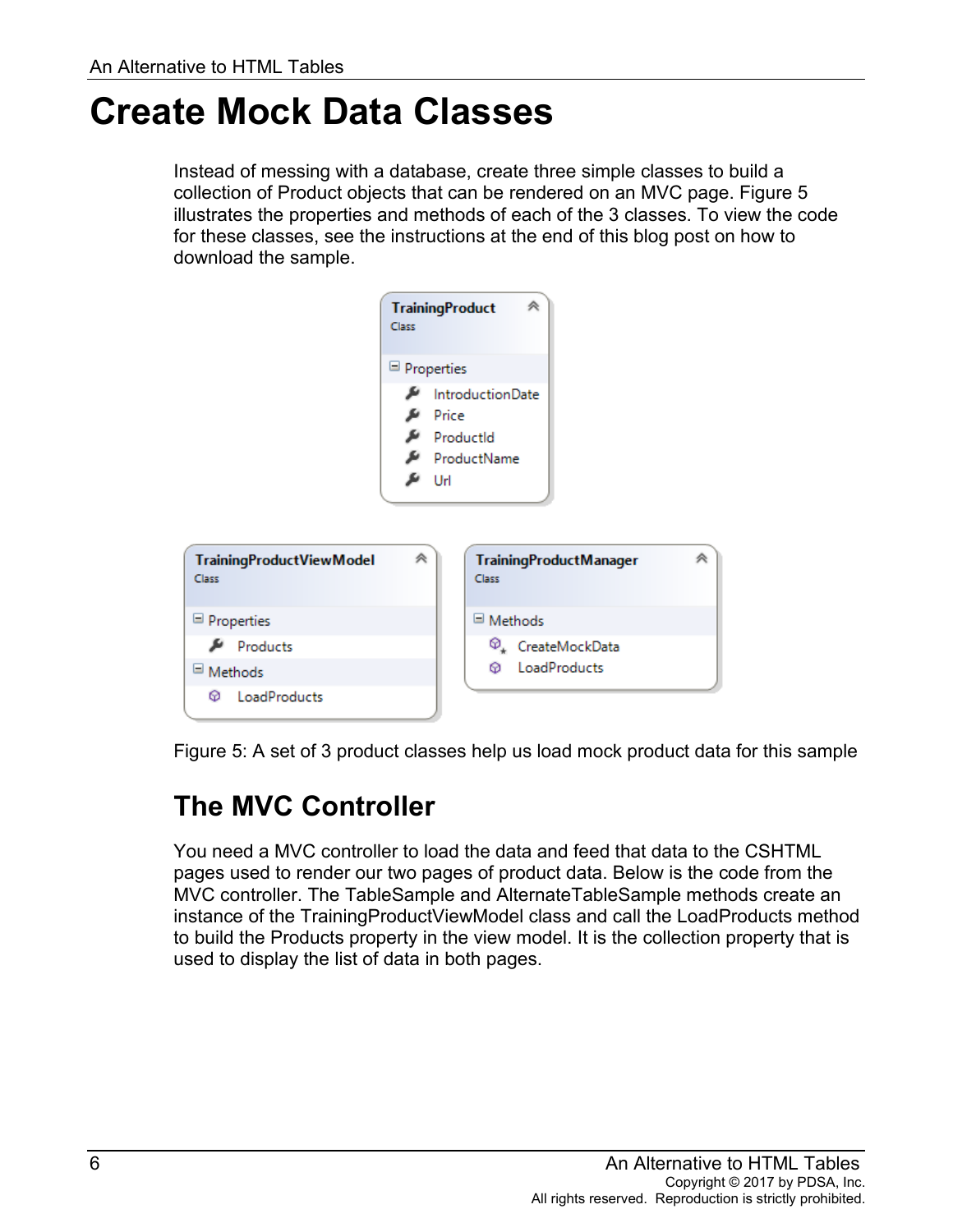```
public class HomeController : Controller
{
   public ActionResult Index() {
     return View();
   }
   public ActionResult TableSample() {
     TrainingProductViewModel vm = new TrainingProductViewModel();
     vm.LoadProducts();
     return View(vm);
   }
   public ActionResult AlternateTableSample() {
     TrainingProductViewModel vm = new TrainingProductViewModel();
     vm.LoadProducts();
     return View(vm);
   }
}
```
# **Create the HTML Table**

The TableSample page is the one that renders the standard HTML table. Below is the code from the TableSample.cshtml page.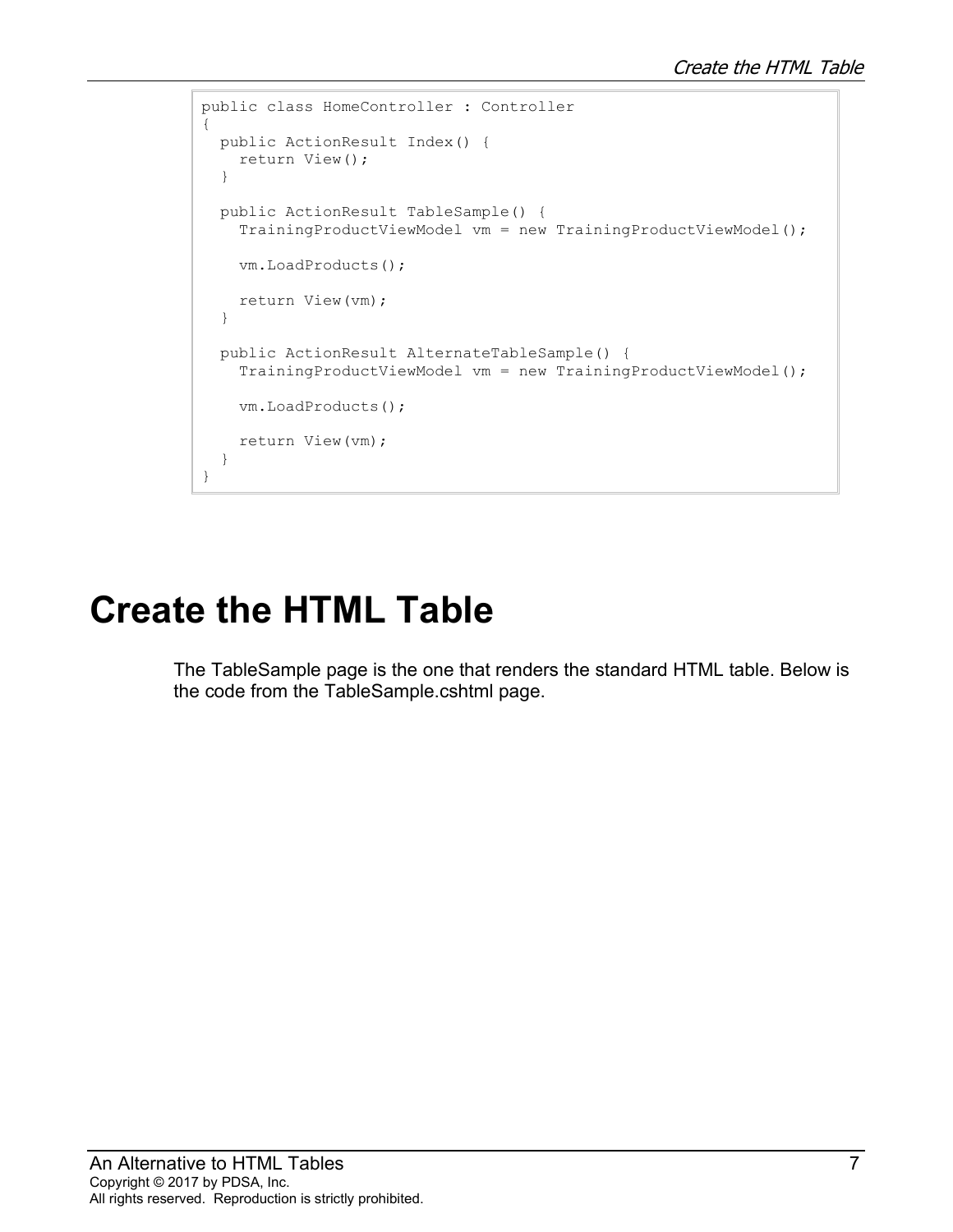```
@model AlternativeTable.TrainingProductViewModel
@{
  ViewBag.Title = "Table Sample 1";
}
<h2>Table Sample 1</h2>
@using (Html.BeginForm()) {
   <div class="table-responsive">
     <table class="table table-bordered
                   table-condensed table-striped">
       <thead>
         <tr>
            <th>Product Name</th>
            <th>Introduction Date</th>
            <th class="text-right">Price</th>
            <th>URL</th>
            <th>Delete</th>
        \langle/tr>
      \langle/thead>
       <tbody>
         @foreach (TrainingProduct item in Model.Products) {
            <tr>
              <td>
                <a href="#"
                   title="Edit Product">
                  @item.ProductName
                </a>
             \langle /td \rangle <td>@item.IntroductionDate.ToShortDateString()</td>
              <td class="text-right">@item.Price.ToString("c")</td>
              <td>@item.Url</td>
              <td>
                <a href="#"
                   title="Delete Product"
                  class="btn btn-sm btn-default">
                  <i class="glyphicon glyphicon-trash"></i>
                </a>
             \langle/td>
        \langle/tr>
 }
       </tbody>
     </table>
   </div>
}
```
As you can see from the above code, there is nothing out of the ordinary for this table. You use the Bootstrap table classes to help with styling the table. You loop through the collection of product data in the Products property of the TrainingProductViewModel class. Each time through the loop, you display the appropriate data from the Product class in each <td> of the table.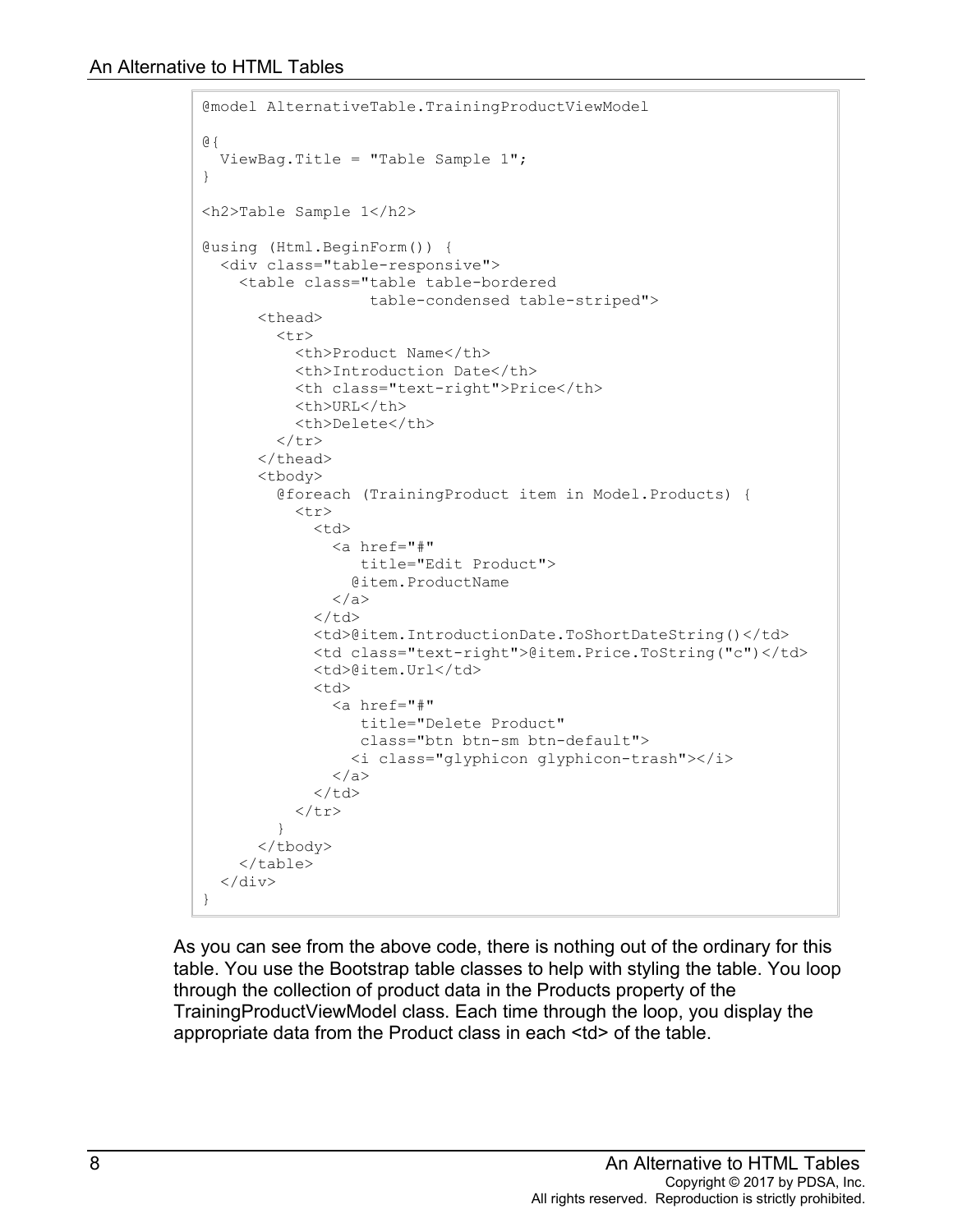## **Create the Alternative Design**

The AlternateTableSample page uses the appropriate Bootstrap panel CSS classes to create the alternative design shown in Figures 2 and 4. Below is the code in the AlternateTableSample.cshtml page.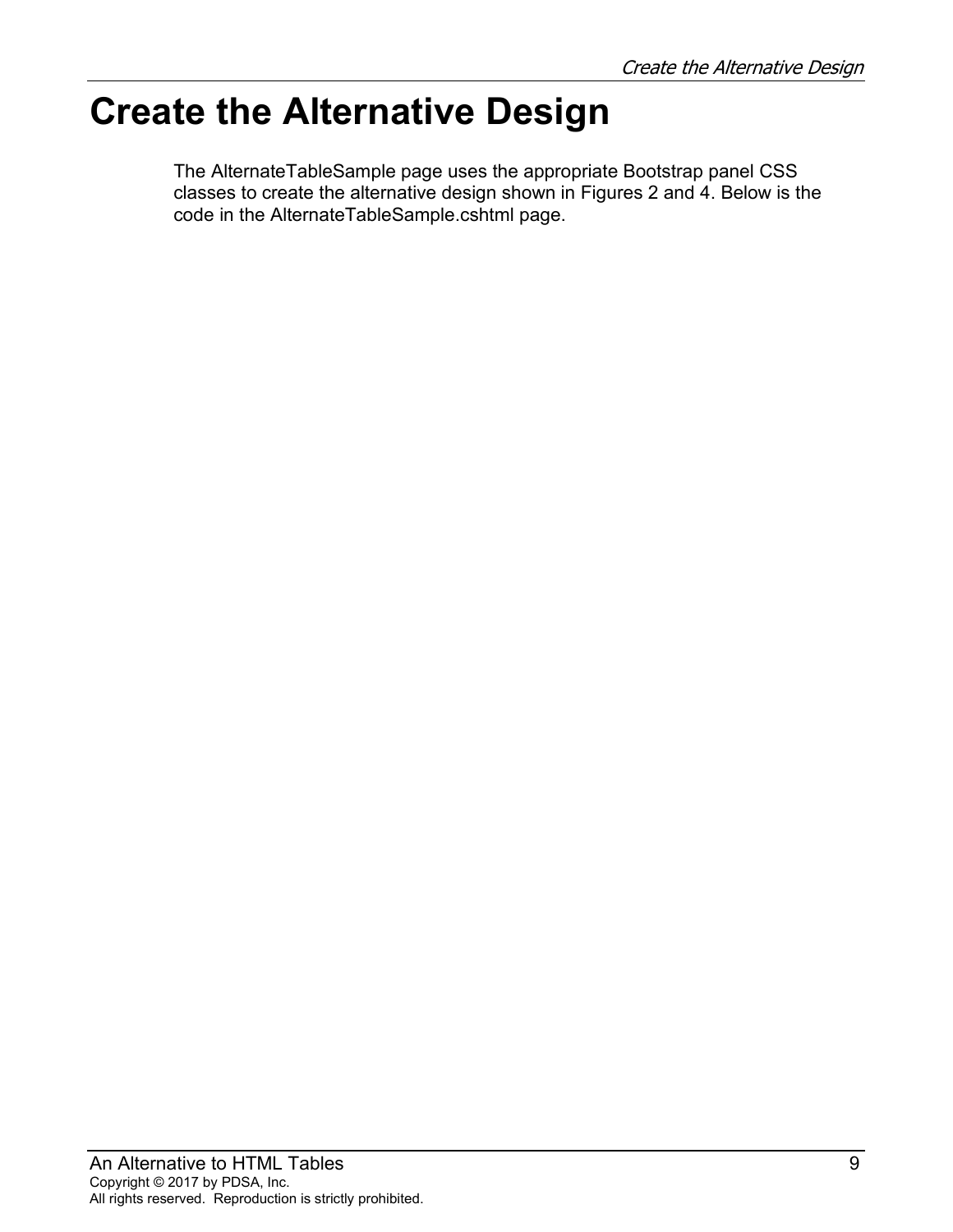```
@model AlternativeTable.TrainingProductViewModel
@{
   ViewBag.Title = "Alt. Table Sample 1";
}
<h2>Alt. Table Sample 1</h2>
@foreach (TrainingProduct item in Model.Products) {
   <div class="panel panel-primary">
     <div class="panel-heading">
        <h1 class="panel-title">@item.ProductName</h1>
     </div>
     <div class="panel-body">
        <div class="row">
          <div class="col-xs-4 hidden-sm hidden-md hidden-lg">
            Intro Date
         \langle div\rangle <div class="col-xs-4 col-md-3 hidden-xs">
            Introduction Date
         \langle/div>
          <div class="col-xs-8 col-md-9">
            @item.IntroductionDate.ToShortDateString()
         \langlediv>\langle div>
        <div class="row">
          <div class="col-xs-4 col-md-3">
            Price
         \langle/div\rangle <div class="col-xs-8 col-md-9">
            @item.Price.ToString("c")
         \langle div>
       \langle/div\rangle <div class="row">
          <div class="col-xs-4 col-md-3">
            URL
         \langle/div>
          <div class="col-xs-8 col-md-9">
            @item.Url
          </div>
       \langle/div>
     </div>
     <div class="panel-footer">
        <div class="row">
          <div class="col-xs-12">
            <a href="#"
                title="Edit Product"
                class="btn btn-sm btn-default">
               <i class="glyphicon glyphicon-edit"></i>
           \langlea>
            <a href="#"
                title="Delete Product"
                class="btn btn-sm btn-default">
              <i class="glyphicon glyphicon-trash"></i>
           \langlea>
         \langle/div\rangle\langle/div\rangle\langle/div\rangle\langle div>
```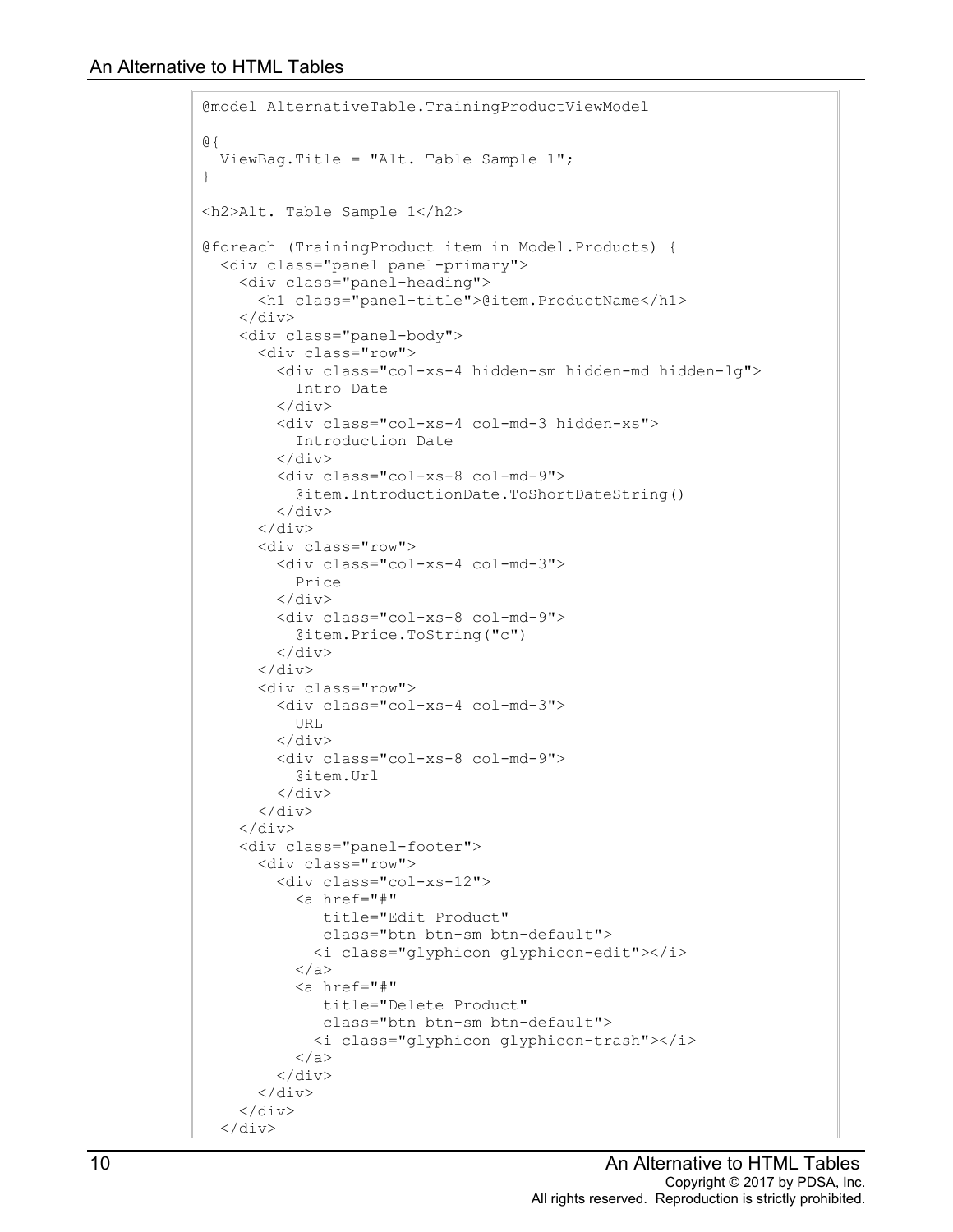}

Let's look at each section of the above code to see how it was put together. The first thing you see is the loop through the Model.Products collection. Within this loop is where you build a complete Bootstrap panel. In the heading area of the panel is where you place the ProductName property. Within the panel body is where you create a row and two columns for each of the other properties you wish to display from the Product object.

Notice that I am changing the column widths I use depending on the size of the browser. For anything that is a medium resolution and above, (according to Bootstrap) I am using a col-md-3 for the first column and col-md-9 for the second column. However as soon as a mobile device is detected, use the size of col-xs-4. If you look at the Introduction Date field you also notice that the words used are changed also depending on the size of the browser. This is one of the great things about using Bootstrap, the ability to hide and display things using simple CSS classes.

The last difference in this code compared to the normal HTML table is I use two glyphs for the actions that the user can take. It can be sometimes hard to click on a hyperlink with your finger on a mobile device. They can even be hard to see sometimes on a mobile device. I find using large buttons with a graphic gives the user a nice big target to hit with their finger.